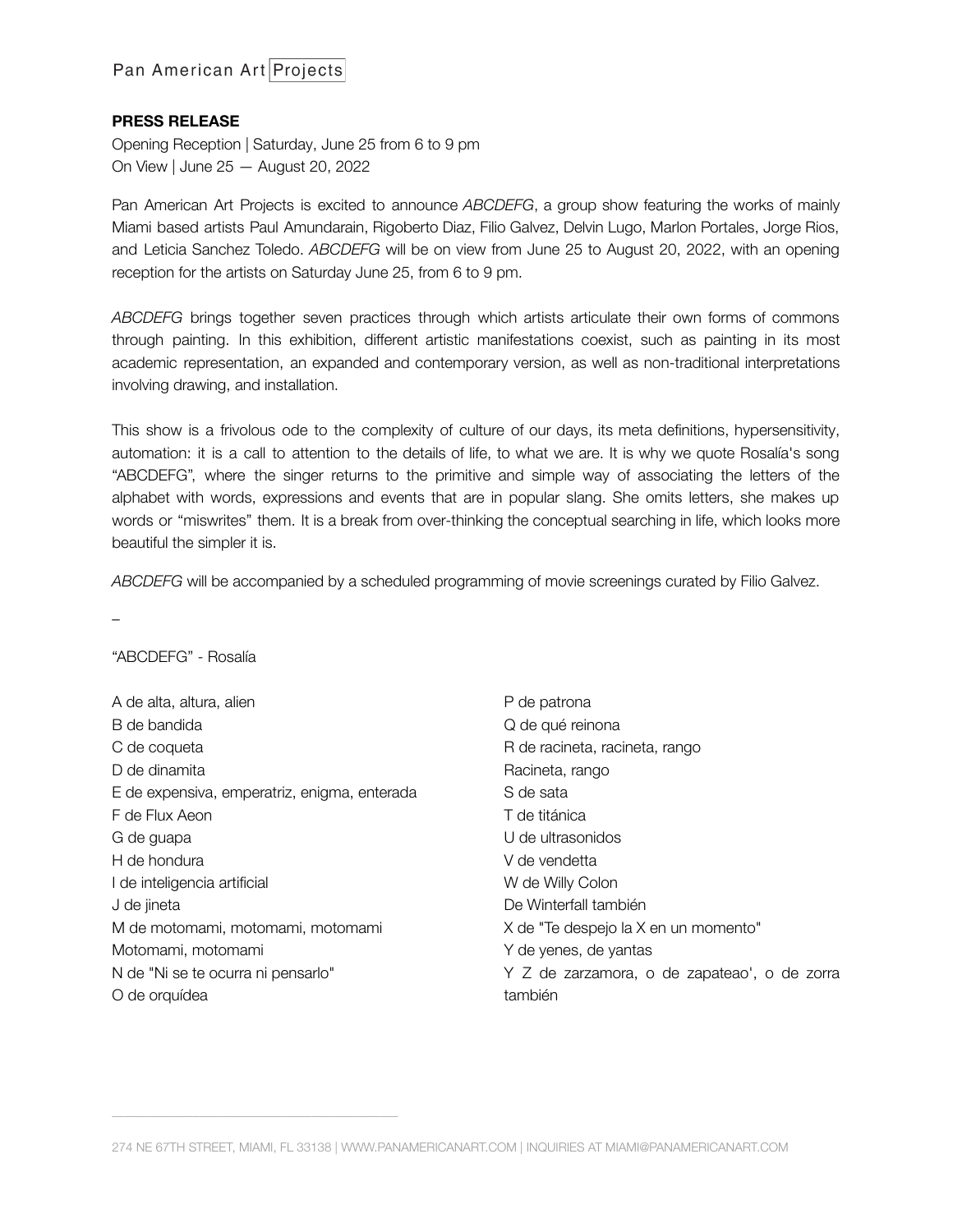# **ABOUT THE ARTISTS**

### PAUL AMUNDARAIN

Born in Caracas in 1985, Paul Amundarain began studying Architecture, but soon became interested in producing art, and instead pursued different design and sculpture workshops where he could develop his creative impulse. He has exhibited largely in Maracaibo and Caracas in collective shows and local art fairs, and has had four solo exhibitions in Venezuela, at Viloria Blanco Gallery in Maracaibo, and Parenthesis Gallery in Caracas. Paul Amundarain lives and works between Caracas and Miami.

Paul Amundarain belongs to a generation that received the legacy of the grid already deconstructed. The grid allowed modernity to be structured and art to be reorganized. His research tries to solve social problems using technological processes as a record of his own experiences.

His largest series of assemblages titled *Urban Skins* and *Anarchical Skins* are a visual synthesis of what Caracas looks like from above, intending to analyze and reflect upon the social circumstances and irrationality that prevail in this chaotic urban development. Amundarain departs from the overhead shots taken from the city's barrios (slums) as a model, and dissects its landscape formed by the geometric shapes of the roofs of millions of ranchos (favelas). He uses Aluminum triangle and square blade-like shapes that overlap the bi-dimensional surface and produces volumetric assemblages that suggest not only the violence, but also the unruly and massive informal habitable solutions of poverty.

In other bodies of work, Amundarain is reflecting upon Venezuela's conflictive street violence to generate paintings, sculptures and installations, thinking about the unfortunate popular culture icons of violence in the context of their own reality, in which the whole city becomes a crime scene at large. It is quite common in today's Caracas to find its urban landscape scarred with physical evidence of this violence, such as the traces left from bullets in street signs, protection barriers on roads, and damaged infrastructure that present vestiges of thuggery. In his series *Impact*, Amundarain perforates aluminum surfaces painted in gold with real bullets, or as in Formal Subtraction where he removes highway safety barriers that have been damaged by car crashes or bullets, and alters them into sculptures, not before intervening them with paint or chroming their surfaces.

With his work, Amundarain is commenting about the social scenario of a system that has progressively fallen on hard times, using a visual strategy that pertains to Venezuela´s rooted art historiography within the disciplinary boundaries of geometric abstraction.

 $\overline{\phantom{a}}$  , and the contract of the contract of the contract of the contract of the contract of the contract of the contract of the contract of the contract of the contract of the contract of the contract of the contrac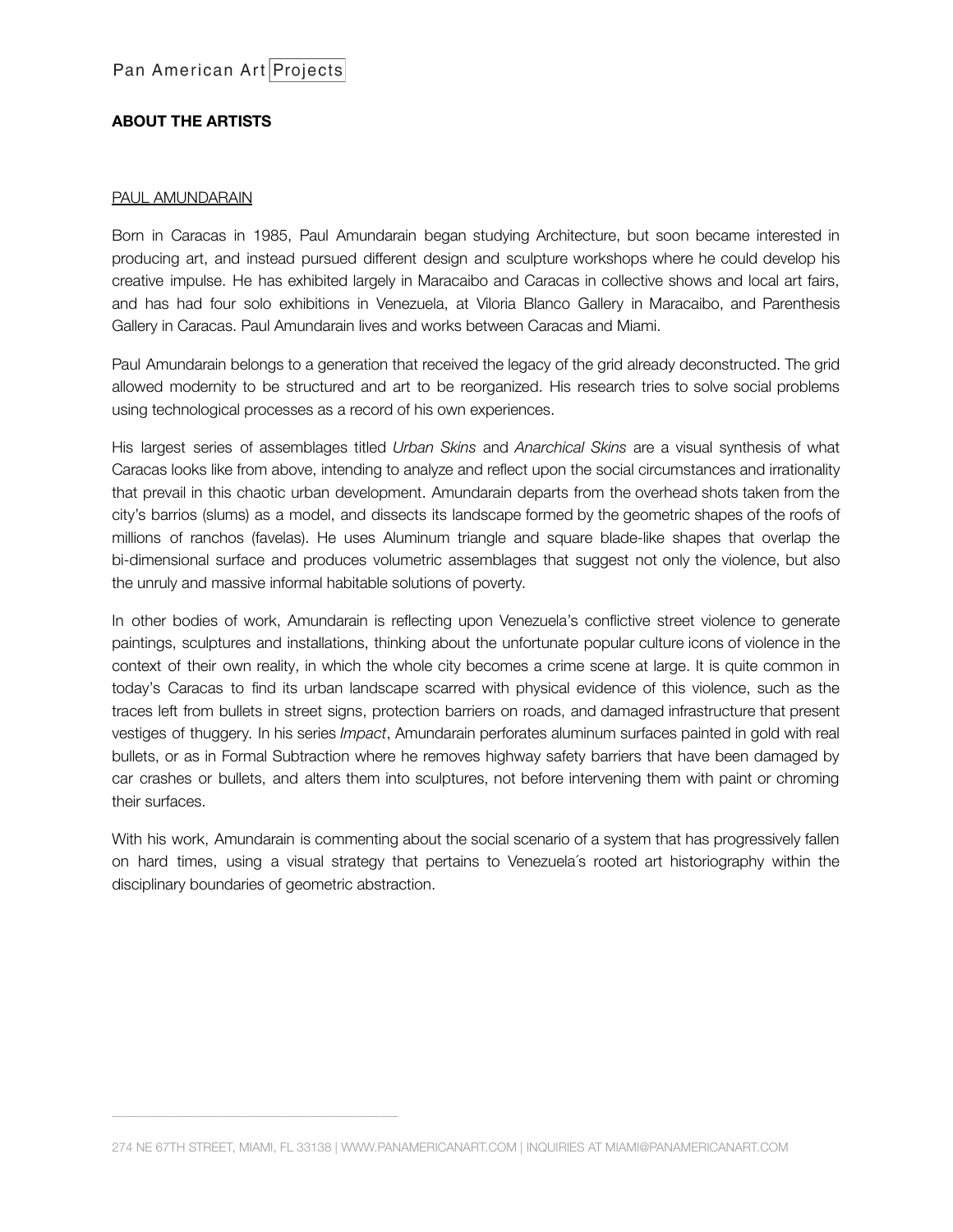### RIGOBERTO DIAZ

Rigoberto Diaz' artistic proposal is a means of research and experimentation, an analytical instrument that dialogues about the entities where it develops and new forms of relationships are created. Each space is a world of dissimilar analogies which he is interested in investigating to create a work that links with the passer-by and the environment, obtaining a flow of data between the work and the public. Diaz' conceptual and formal codes are within and outside the limits of the installation, public interventions, Site Specific, photography and works with a procedural nature. Using a group of practices allows him to organize field work in the established area. The study of physical and symbolic space is a constant in his work, where he develops works that investigate memory, power, waste as traces of behaviors that inhabit a space.

In his latest series, *Location Intelligence,* he makes drawings with Roomba vacuum cleaners based on their geolocation. Intervention in private spaces where they are used as limits to create localization patterns and pre-design of the area. Artificial intelligence creates patterns of behaviors to delimit obstacles. These vacuum cleaners use Location Intelligence: it is the process of obtaining a meaningful view of geospatial data relationships to solve a particular problem - the ability to understand or learn, or the ability to apply knowledge to manage the Environment

Diaz develops works that explore space as a symbolic platform to generate reflections and questions about memory. At the same time he's interested in space as a system in which life-forms, behaviors, and information is constantly being produced. As he approaches these dynamics, Diaz tries to find new interstices that make visible and understand these areas of confluence of relationships. The scope of action is extensive: libraries, warehouses, housing prototypes, schools, publishing houses, shelters, prisons, political institutions, etc. That is why his actions are not reduced to the gallery space, but interact with less conventional scenarios than the art circuit.

# FILIO GALVEZ

 $\overline{\phantom{a}}$  , and the contract of the contract of the contract of the contract of the contract of the contract of the contract of the contract of the contract of the contract of the contract of the contract of the contrac

Filio Galvez was born in Havana, Cuba, where he studied at the renowned National Academy of Fine Art San Alejandro. Upon moving to Miami, he enrolled in the Visual Arts Degree program at New School of the Arts (NWSA).

Using digital data for aesthetic purposes by either corrupting or physically manipulating electronic devices is a common denominator in Galvez's practice. The attention to this operative principle, rather than the politics of form, is the basis of the present research. The results are not those from a lab, they are expressly subjective, necessarily subjective to lend subjectivity to a platform of communication, and they play with the nightmare of the self-conscious data.

In his series *R.I.P (Reverse Image Painting),* Galvez attempts to automate the process of artistic creation. The reference images that are reproduced are found through various search engines, always starting from an abstraction; this process is repeated until the compositions are completed.

<sup>274</sup> NE 67TH STREET, MIAMI, FL 33138 | WWW.PANAMERICANART.COM | INQUIRIES AT MIAMI@PANAMERICANART.COM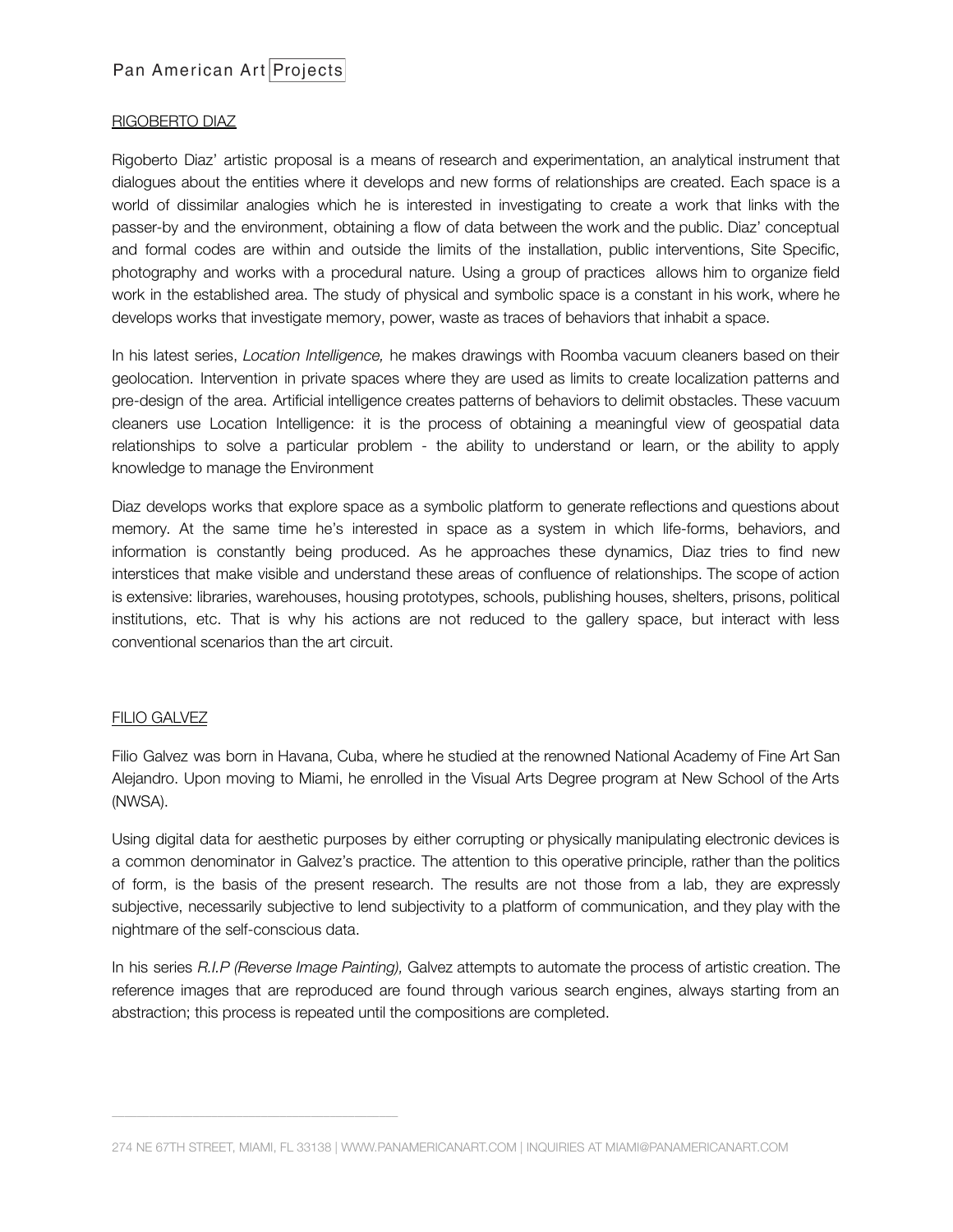# Pan American Art Projects

# DELVIN LUGO

In Delvin Lugo's current series of paintings *Early Life in Neon*, the artist revisits memories from his hometown in Moncion, Dominican Republic. In these vibrant works, Lugo highlights positive, nurturing, and comic aspects of the rural life his family lived prior to their emigration to the United States when he was twelve years old.

Resourcefulness and improvisation were intertwined with his earliest expressions of identity as a gay boy interested in fashion and the fabulous: wearing one of his mother's earrings or having a homemade Barbie doll are celebrated in these paintings. Highlighting the retrospectively humorous elements of these early expressions is also essential in this series. Years before Lugo (or his family members) learned to speak English his favorite t-shirt bore the slogan "Bitch, Bitch, Bitch!" and he proudly showcases it here. This bold approach to life is manifested and amplified through the use of vibrant and fluorescent colors in the paintings. To accentuate the spirit of playfulness, these paintings can also be viewed in black light. In any light, though, they are full of delight, resilience, and a tenacious joy.

Delvin attended the Maine College of Art for and received a BFA from the School of Visual Arts. He currently resides in New York City.

### MARLON PORTALES

 $\overline{\phantom{a}}$  , and the contract of the contract of the contract of the contract of the contract of the contract of the contract of the contract of the contract of the contract of the contract of the contract of the contrac

The emerging Cuban artist Marlon Portales (Pinar del Rio, 1991) graduated in 2018 from Havana's Higher Institute of Art (ISA) with honors. Portales' practice is multidisciplinary and includes media ranging from painting to installation, video art, photography and performance. His views in the fields of politics and ideals yield works that carry evident sociological and philosophical quests. Ultimately, through his work, he aims at engaging the observer in a dialogue about different points of views as well as universally shared reflections.

His series *Retiro Coyuntural* emerged within the most intimate space-time (less exposed and known) of the artist's life from the end of 2019 until the present day. This series narrates from an essentially visual perspective, events, interactions, interventions and relationships with the spaces of his immediate context. The works, apparently unrelated, have a strong thread that binds them together as a total idea, becoming remnants of his everyday life.

Portales has ventured into a journey of escape and oxygenation, practically of flight, from those cultural imperatives that his life in Cuba had imposed on his work. The works are almost a poetic documentation of this stage where the political, religious, and social margins are lost and linked. He experiences this journey with the notion of Homo pictur, as an avid producer and consumer of images who extracts a visual residue from each experience.

<sup>274</sup> NE 67TH STREET, MIAMI, FL 33138 | WWW.PANAMERICANART.COM | INQUIRIES AT MIAMI@PANAMERICANART.COM